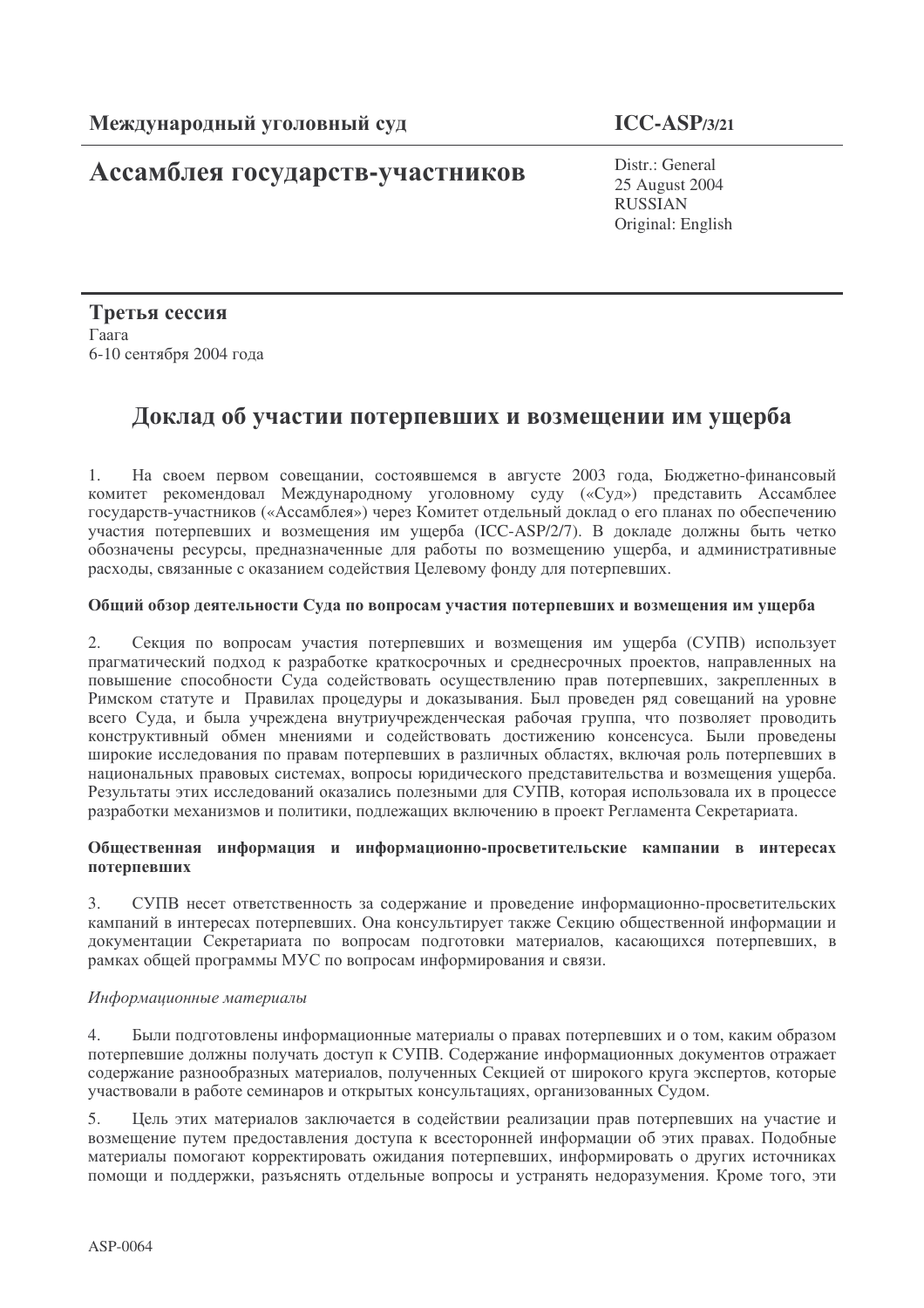документы направлены на удовлетворение особых потребностей потерпевших (например, в тех случаях, когда потерпевшим является ребенок, когда речь идет о жертве такого преступного деяния, как насилие на сексуальной почве, или жертве пыток, или лице, постралавшем в результате утраты или исчезновения близкого человека).

- 6 Речь идет о следующих информационных материалах:
	- стандартные бланки заявлений, которые будут использоваться для установления контактов с потерпевшими, обращающимися с просьбой об участии и предоставлении возмешения, а также для получения информации от них:
	- информационная брошюра, прилагаемая к бланкам заявлений и содержащая более  $\bullet$ широкую информацию о правах потерпевших в Суде (потерпевшие должны ознакомиться с ней, прежде чем заполнять стандартные бланки заявлений);
	- руководство для юристов, организаций гражданского общества и академических  $\bullet$ учреждений, содержащее четкую справочную информацию о работе МУС;
	- учебные материалы и программы (в настоящее время разрабатываются).

Разрабатываются стратегии, призванные обеспечить эффективное распространение этих  $7<sub>1</sub>$ материалов. Они предполагают использование ряда инструментов, предназначенных для распространения информации, включая публичные сообщения; конференции и рабочие совещания; вебсайты: плакаты: брошюры: печатные объявления: ралио- и телевизионные передачи: бюллетени. СУПВ будет также продолжать укреплять отношения с различными организациями, действующими в различных регионах, и налаживать сотрудничество с ними в целях избежания дублирования и использования накопленного опыта. СУПВ будет проводить региональные конференции по вопросам, касающимся потерпевших, в Африке, Азии и Латинской Америке.

#### Участие, возмещение и защита

СУПВ разрабатывает надежную прикладную систему управления и обработки документации 8. для оказания Суду содействия в регистрации и рассмотрении заявок потерпевших на участие и Эта система позволит СУПВ эффективно и оперативно готовить доклады для возмещение. соответствующих Палат, содержащие подробную информацию о поступивших заявках.

В координации с Группой по делам потерпевших и свидетелей, Секцией организации  $Q$ судопроизводства и Секцией информационной технологии и коммуникации СУПВ в настоящее время разрабатывает надежные базы данных, необходимые для управления информацией, касающейся претензий потерпевших. Для обеспечения обмена любыми сообщениями между Судом и потерпевшими с учетом всех необходимых мер защиты, включая обеспечение конфиденциальности информации, СУПВ в настоящее время разрабатывает комплекс руководящих принципов на основе уроков, извлеченных из предыдущей деятельности, и рациональной практики в этой области. СУПВ сосредоточила также свои усилия на улучшении координации деятельности органов Суда по вопросам, касающимся потерпевших, и разрабатывает соответствующую политику с этой целью.

Для обеспечения выполнения обязательств Секретариата, предусмотренных в Римском статуте 10. и Правилах процедуры и доказывания (в частности, в правиле 16.2(b) и правиле 90.5), предполагается запросить ограниченные ресурсы для оказания правовой помощи потерпевшим, в частности, путем создания канцелярии публичных адвокатов и выделения из бюджета 310 000 евро с этой целью. Это позволит потерпевшим, проходящим по двум делам, по которым, как предполагает Прокурор, будет начато производство, получить пусть и весьма скромное, но необходимое правовое содействие. Защита потерпевших может быть обеспечена также посредством оказания им правовой помощи.

11. В координации с СУПВ Секция поддержки защиты составила список адвокатов с целью обеспечить равные условия как для адвокатов защиты, так и для адвокатов потерпевших.

## Целевой фонд для потерпевших

12. В текущем году СУПВ поручено оказывать помощь членам Совета директоров Целевого фонда для потерпевших до тех пор, пока Целевой фонд не создаст своих собственных структур поддержки. Секция провела широкий круг мероприятий во исполнение пункта 5 Резолюции ICC-ASP/1/6. 18-